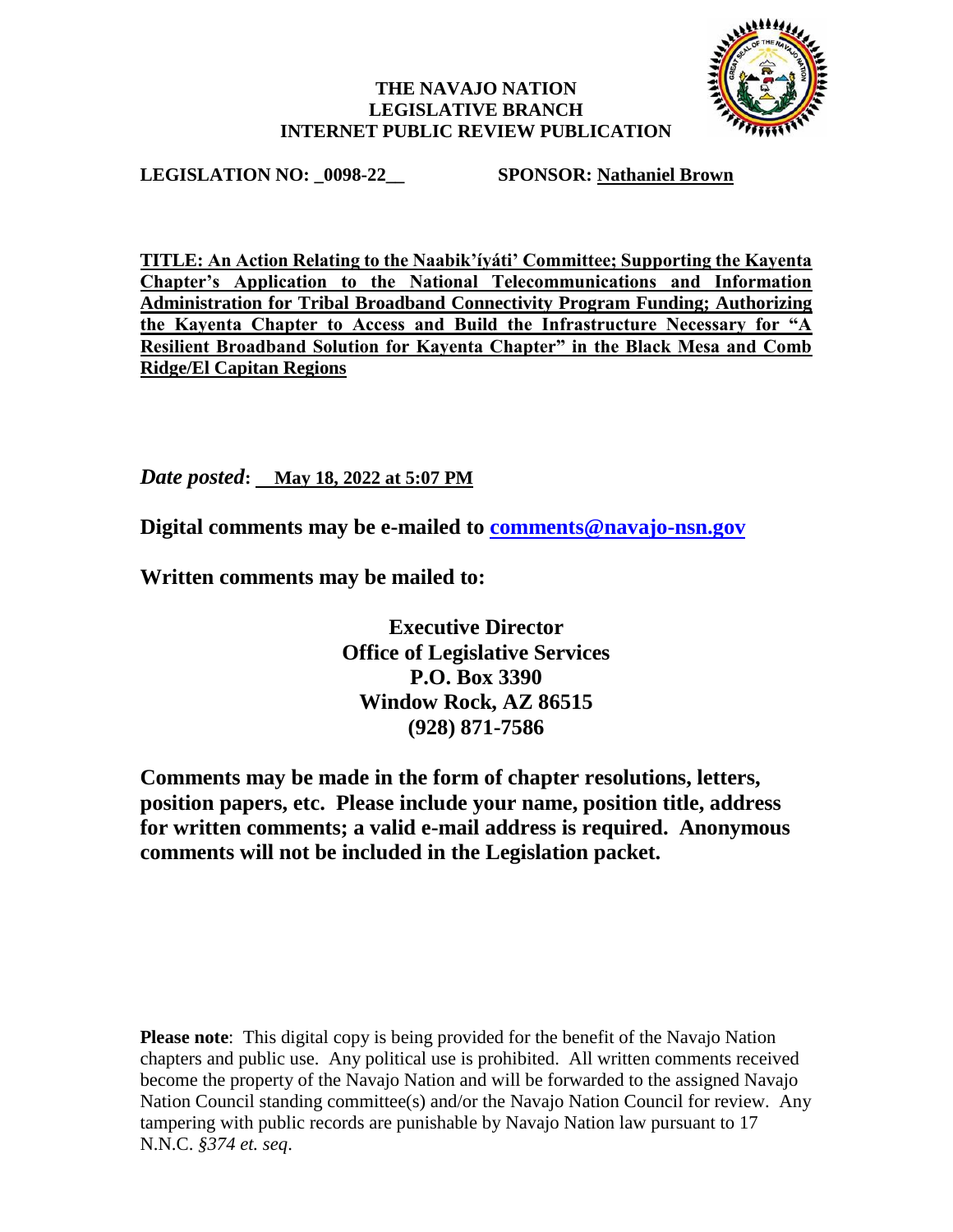## LEGISLATIVE SUMMARY SHEET Tracking No.  $0098 - 22$ .

**DATE:** May 17, 2022

**TITLE OF RESOLUTION:** AN ACTION RELATING TO THE NAABIK'IYATI' COMMITTEE; SUPPORTING THE KAYENTA CHAPTER'S APPLICATION TO THE NATIONAL TELECOMMUNICATIONS AND INFORMATION ADMINISTRATION FOR TRIBAL BROADBAND CONNECTIVITY PROGRAM FUNDING; AUTHORIZING THE KAYENTA CHAPTER TO ACCESS AND BUILD THE INFRASTRUCTURE NECESSARY FOR "A RESILIENT BROADBAND SOLUTION FOR KAYENTA CHAPTER" IN THE BLACK MESA AND COMB RIDGE/EL CAPITAN REGIONS

**PURPOSE:** This resolution, if approved, will provide support for the Kayenta Chapter's application for Tribal Broadband Connectivity Program funding and authorization for Kayenta Chapter access to and build the infrastructure necessary for the "A Resilient Broadband Solution for Kayenta Chapter" project.

**This written summary does not address recommended amendments as may be provided by the standing committee. The Office of Legislative Counsel requests each committee member to review the proposed resolution in detail.** 

OLC No. 22-177-1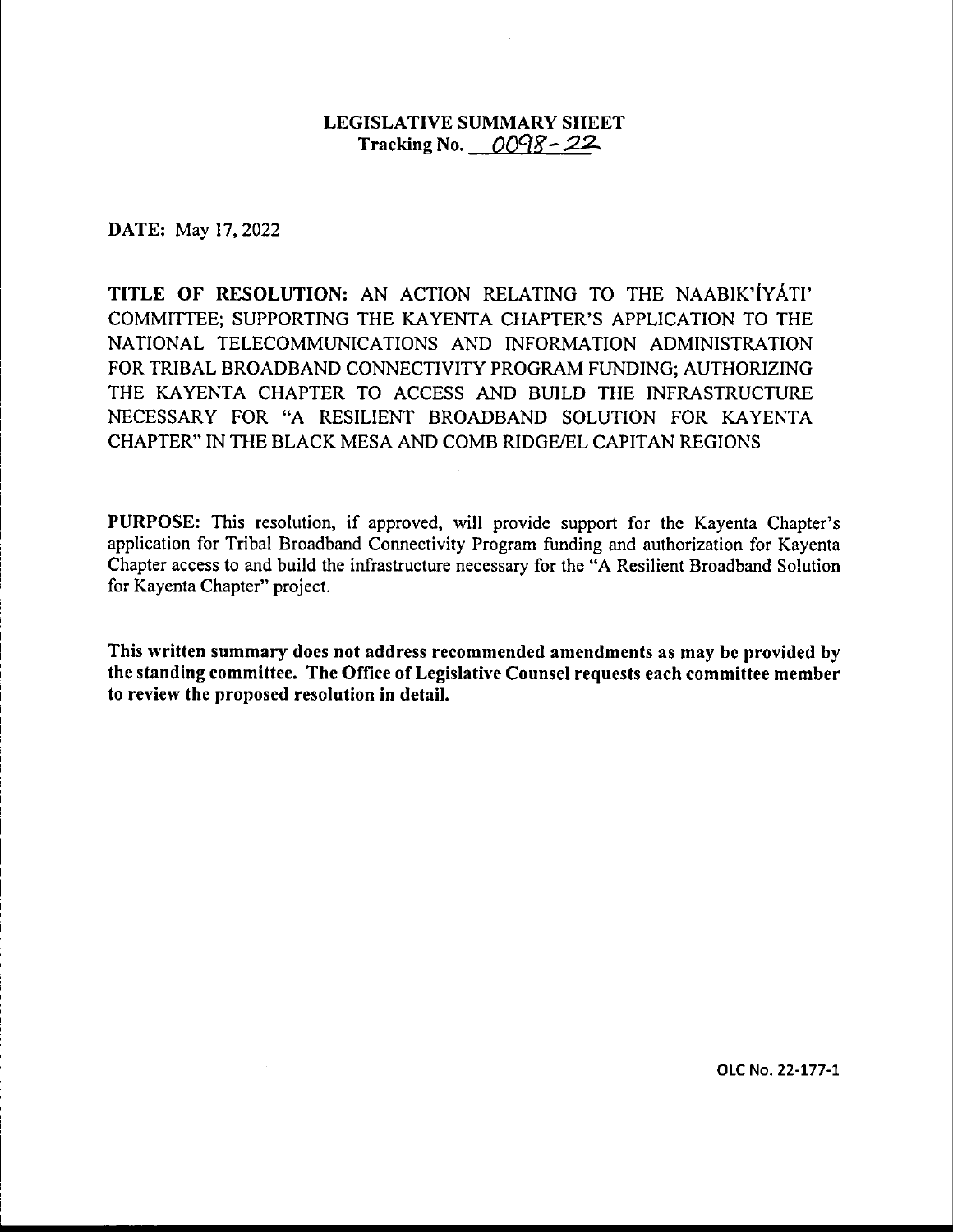|                      | 5-DAY BILL HOLD PERIOD: And Krau<br>Naabik'íyáti' Committee<br>Website Posting Time/Date: The Control of the Website Posting Time/Date: |  |
|----------------------|-----------------------------------------------------------------------------------------------------------------------------------------|--|
|                      | Posting End Date:<br>$05 - 23 - 22$                                                                                                     |  |
| Eligible for Action: | 05-24-22                                                                                                                                |  |
| I                    | PROPOSED STANDING COMMITTEE RESOLUTION                                                                                                  |  |
| 2                    | 24th NAVAJO NATION COUNCIL—Fourth Year, 2022                                                                                            |  |
| 3                    | <b>INTRODUCED BY</b>                                                                                                                    |  |
| 4                    |                                                                                                                                         |  |
| 5                    |                                                                                                                                         |  |
| 6                    | Primary Sponsor                                                                                                                         |  |
| 7                    | TRACKING NO. 0098-22                                                                                                                    |  |
| 8                    |                                                                                                                                         |  |
| 9                    | <b>AN ACTION</b>                                                                                                                        |  |
| 10                   | RELATING TO THE NAABIK'IYATI' COMMITTEE; SUPPORTING THE                                                                                 |  |
| 11                   | <b>KAYENTA CHAPTER'S APPLICATION TO THE NATIONAL</b>                                                                                    |  |
| 12                   | TELECOMMUNICATIONS AND INFORMATION ADMINISTRATION FOR                                                                                   |  |
| 13                   | TRIBAL BROADBAND CONNECTIVITY PROGRAM FUNDING;                                                                                          |  |
| 14                   | AUTHORIZING THE KAYENTA CHAPTER TO ACCESS AND BUILD THE                                                                                 |  |
| 15                   | <b>INFRASTRUCTURE NECESSARY FOR "A RESILIENT BROADBAND</b>                                                                              |  |
| 16                   | SOLUTION FOR KAYENTA CHAPTER" IN THE BLACK MESA AND COMB                                                                                |  |
| 17                   | <b>RIDGE/EL CAPITAN REGIONS</b>                                                                                                         |  |
| 18                   |                                                                                                                                         |  |
| 19                   | <b>WHEREAS:</b>                                                                                                                         |  |
| 20                   | A. The Naabik'iyáti' Committee is a standing committee of the Navajo Nation Council                                                     |  |
| 21                   | empowered to coordinate all federal, county and state programs with other standing                                                      |  |
| 22                   | committees and branches to provide the most efficient delivery of services to the                                                       |  |
| 23                   | Navajo Nation; and to review and continually monitor the programs and activities of                                                     |  |
| 24                   | federal and state departments and to assist development of such programs designed to                                                    |  |
| 25                   | serve the Navajo People and the Navajo Nation through intergovernmental                                                                 |  |
| 26                   | relationships between the Navajo Nation and such departments. 2 N.N.C. §§ 700 (A),                                                      |  |
| 27                   | 701 (A)(4) and (A)(7).                                                                                                                  |  |
| 28                   | B. The Kayenta Chapter of the Navajo Nation was officially certified as a Local                                                         |  |
| 29                   | Governance Act ("LGA") Certified Chapter in August 2010. As an LGA Certified                                                            |  |
| 30                   | Chapter, 26 N.N.C. $\S$ 101 – 103, the Kayenta Chapter has the delegated authority to                                                   |  |

 $\bar{\beta}$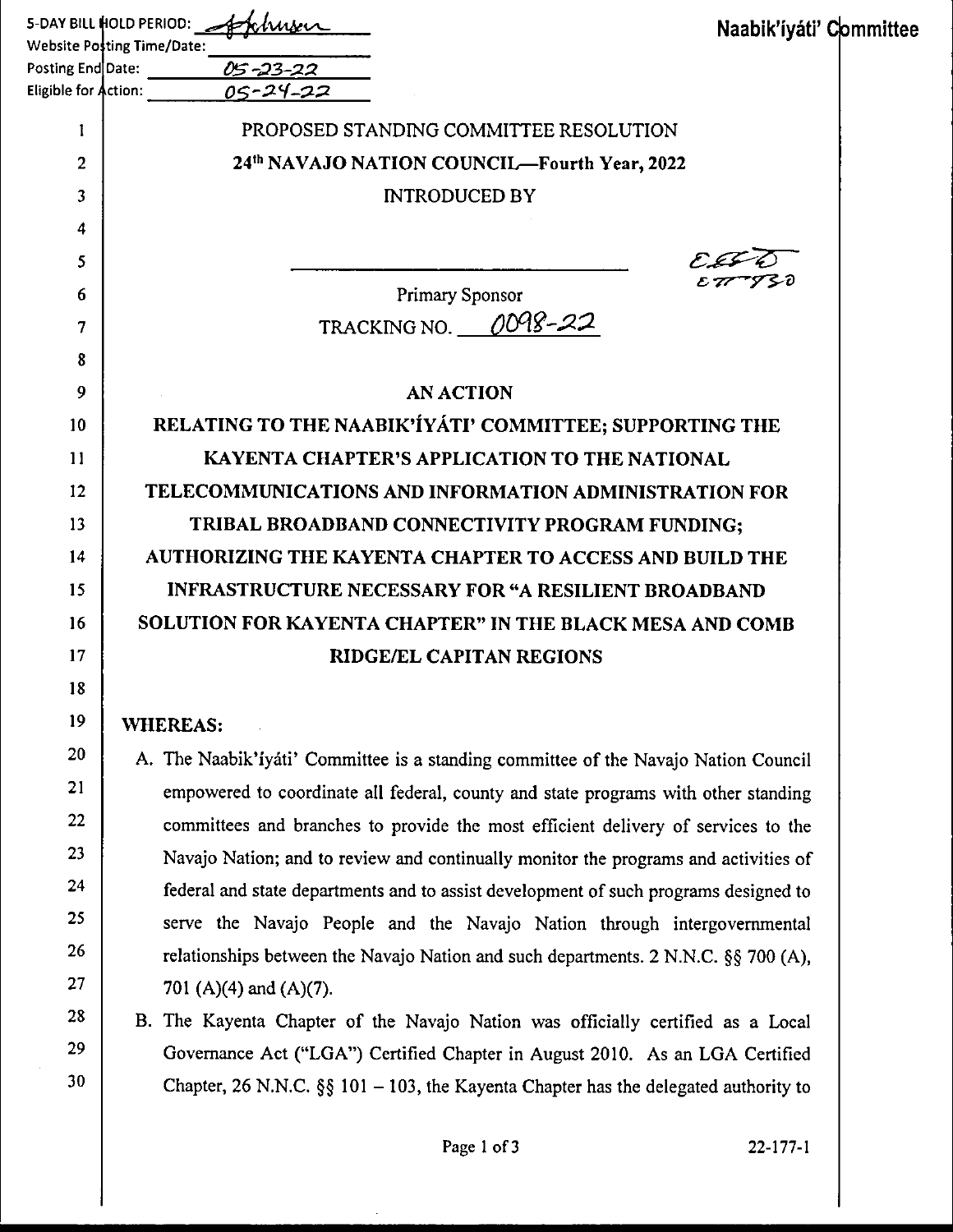enter into intergovernmental agreements with federal, state, tribal entities and/or their agencies, subject to the approval of the Naabik'iyati' Committee of the Navajo Nation Council.

2

 $\mathbf{1}$ 

3

4

5

6

7

8

9

10

11

12

13

14

15

16

17

18

19

20

21

22

23

24

25

26

27

28

29

30

C. The Kayenta Chapter has applied to the National Telecommunications and Information Administration (NTIA), U.S. Department of Commerce under Funding Opportunity Number ("FOA"), NTIA-TBC-TBCPO-2021-2006948, for Tribal Broadband Connectivity Program funding. The Notice of Funding Opportunity ("NOFO") Executive Summary is attached as **Exhibit A.** The Kayenta Chapter's application is attached as **Exhibit B.** 

D. The Kayenta Chapter's application for Tribal Broadband Connectivity Program funding is to build and develop the infrastructure for "A Resilient Broadband Solution for Kayenta Chapter" in the Black Mesa and Comb Ridge/El Capitan regions.

- E. Black Mesa is located at  $36\Box 33'35.62''N$ ,  $110\Box 24'28.24''W$  with an area of 68,860 acres; Comb Ridge/El Capitan is located at 36□46'49.96''N, 110□10'8.38''W with an area of 10,579 acres.
- F. Kayenta Chapter's goal is to establish a combined solution, with fast-speed broadband connectivity and supporting power infrastructure, covering residential communities in both Comb Ridge/El Capitan and Black Mesa regions with 120 and 100 multi-family houses, respectively.
- G. The broadband connectivity will ensure upwards of 100 Mbps download and 20 Mbps upload speeds. The broadband deployment will utilize satellite connection and build four transmitters (two in each community), which includes two primary transmitters and two intermediate sites with towers, Ethernet switches, wireless equipment, IP and security installment.
- H. The goal and final outcome of the "A Resilient Broadband Solution for Kayenta Chapter" ("Project") is a reliable and resilient broadband network coupled with power infrastructure that offers internet connectivity and electricity access to residents in the targeted regions.

I. The scope of the Project will serve at least 1053.8 people out of which 296.38 are **K-**12 students and 478.9 are of working age adults.